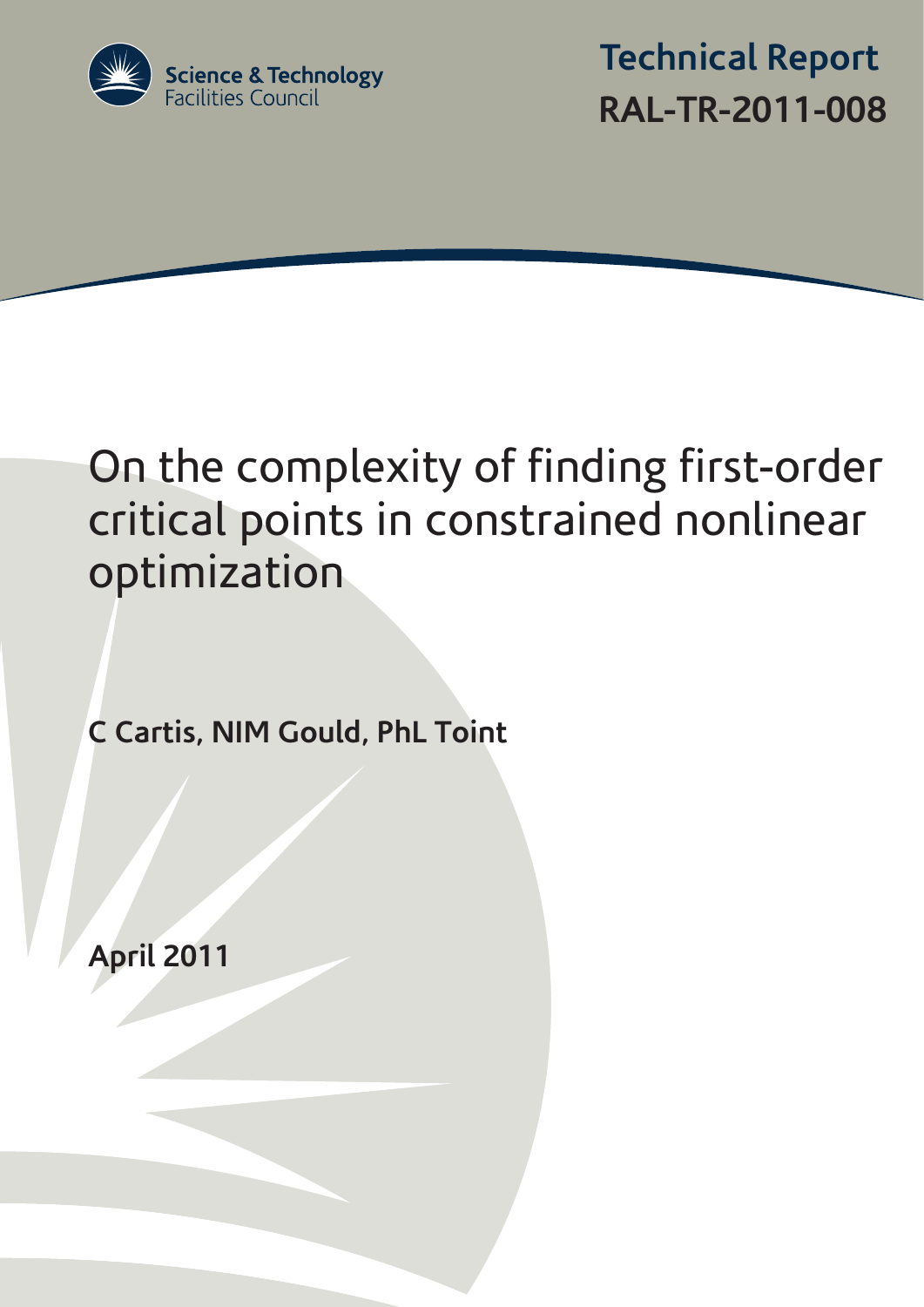### ©2011 Science and Technology Facilities Council

Enquiries about copyright, reproduction and requests for additional copies of this report should be addressed to:

RAL Library STFC Rutherford Appleton Laboratory R61 Harwell Oxford Didcot OX11 0QX

Tel: +44(0)1235 445384 Fax: +44(0)1235 446403 email: [libraryral@stfc.ac.uk](mailto:libraryral@stfc.ac.uk)

Science and Technology Facilities Council reports are available online at: [http://epubs.stfc.ac.uk](http://epubs.stfc.ac.uk/)

#### ISSN 1358- 6254

Neither the Council nor the Laboratory accept any responsibility for loss or damage arising from the use of information contained in any of their reports or in any communication about their tests or investigations.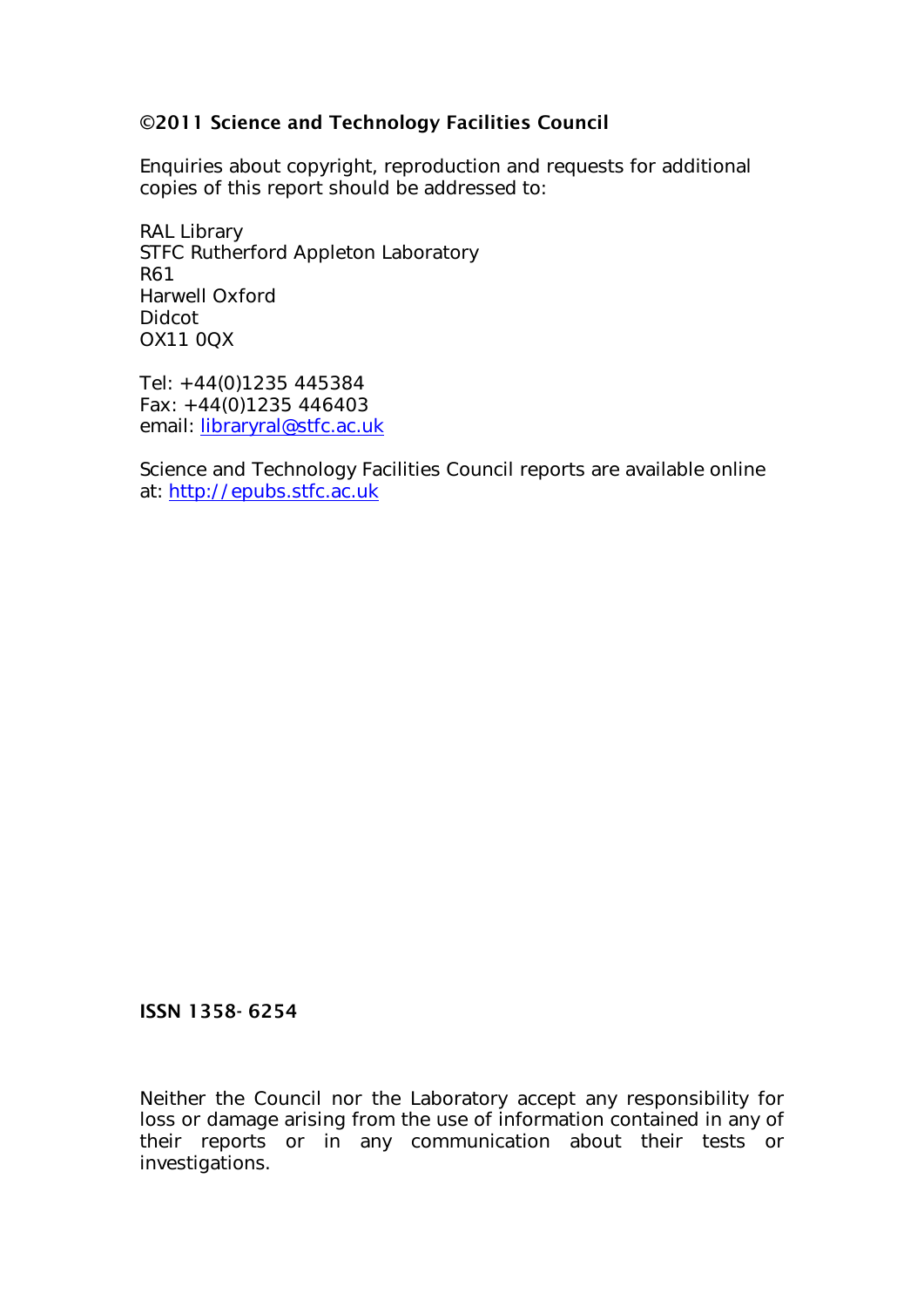## On the complexity of finding first-order critical points in constrained nonlinear optimization

Coralia Cartis<sup>1,2</sup>, Nicholas I. M. Gould<sup>2,3,4</sup> and Philippe L. Toint<sup>2,5</sup>

#### ABSTRACT

The complexity of finding  $\epsilon$ -approximate first-order critical points for the general smooth constrained optimization problem is shown to be no worse that  $O(\epsilon^{-2})$  in terms of function and constraints evaluations. This result is obtained by analyzing the worst-case behaviour of a first-order shorts-step homotopy algorithm consisting of a feasibility phase followed by an optimization phase, and requires minimal assumptions on the objective function. Since a bound of the same order is known to be valid for the unconstrained case, this leads to the conclusion that the presence of possibly nonlinear/nonconvex inequality/equality constraints is irrelevant for this bound to apply.

<sup>1</sup> School of Mathematics, The King's Buildings, University of Edinburgh, EH9 3JZ, Scotland, EU. Email: coralia.cartis@ed.ac.uk . Current reports available from "http://www.maths.ed.ac.uk/ERGO/preprints.html".

 $2$  This work was supported by the Royal Society through the International Joint Project 14265.

<sup>3</sup> Computational Science and Engineering Department, Rutherford Appleton Laboratory, Chilton, Oxfordshire, OX11 0QX, England, EU. Email: nick.gould@stfc.ac.uk . Current reports available from "http://www.numerical.rl.ac.uk/reports/reports.shtml".

<sup>4</sup> This work was supported by the EPSRC grant EP/E053351/1.

 $5$  Department of Mathematics, Facultés Universitaires ND de la Paix, 61, rue de Bruxelles, B-5000 Namur, Belgium, EU. Email : philippe.toint@fundp.ac.be . Current reports available from "http://www.fundp.ac.be/∼phtoint/pht/publications.html".

Computational Science and Engineering Department Atlas Centre Rutherford Appleton Laboratory Oxfordshire OX11 0QX April 14, 2011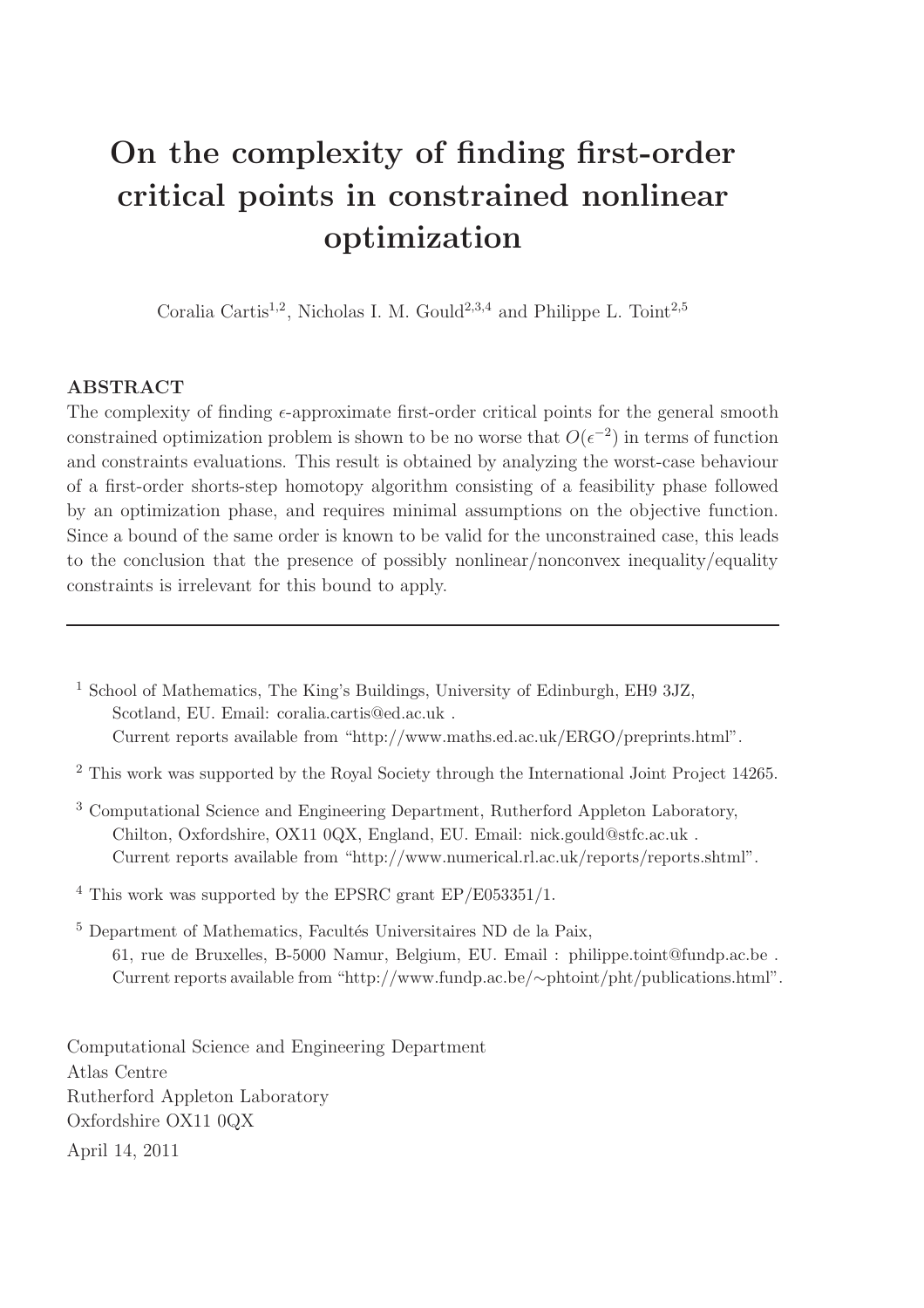## 1 Introduction

Evaluation complexity analysis for nonconvex smooth optimization problems has recently been a very active area of research and has covered both standard methods for the unconstrained case, such as steepest-descent (see Vavasis, 1993, Nesterov, 2004, Cartis, Gould and Toint, 2010b), trust-region methods (see Gratton, Sartenaer and Toint, 2008), Newton's algorithm (see Cartis et al., 2010b) or finite-difference and derivative-free approaches (see Vicente, 2010, Cartis, Gould and Toint,  $2010c$ ), along with newer approaches involving regularization (see Nesterov and Polyak, 2006, Cartis, Gould and Toint, 2010a). The issue considered in this paper is to bound the number of objective function (and gradient) evaluations that are necessary to find an approximate first-order critical point for the problem

minimize 
$$
f(x)
$$
  
such that  $x \in \mathbb{R}^n$ ,

where f is a continuously differentiable possibly nonconvex function from  $\mathbb{R}^n$  to  $\mathbb{R}$  with Lipschitz continuous gradient. Such an approximate critical point is defined as a point  $x$ such that

$$
||g(x)|| \le \epsilon,\tag{1.1}
$$

where  $\epsilon \in (0, 1)$  is a user-specified accuracy,  $\|\cdot\|$  is the Euclidean norm and  $g(x) \stackrel{\text{def}}{=} \nabla_x f(x)$ . For first-order methods, i.e., for steepest-descent and trust-region algorithm with linear models, it has been shown that this maximum number of objective function (and gradient) evaluations is bounded above by

$$
\left\lceil \frac{\kappa}{\epsilon^2} \right\rceil \tag{1.2}
$$

for some constant  $\kappa > 0$  independent of n and  $\epsilon$  (Nesterov, 2004, Gratton et al., 2008). Moreover, Cartis et al. (2010b) proved that this order in  $\epsilon$  is sharp. A first extension of this kind of results to constrained problems was provided by Cartis, Gould and Toint (2009), where it is shown that (1.2) also holds for a first-order projection-based method for the more general problem

$$
\begin{array}{ll}\text{minimize} & f(x) \\ \text{such that} & x \in \mathcal{C}, \end{array} \tag{1.3}
$$

where C is a convex set and where  $(1.1)$  is suitably adapted to define an  $\epsilon$ -approximate first-order critical point for constrained problem (1.3). Alternatively, Cartis, Gould and Toint (2011b) considered a first-order exact penalty function algorithm for solving the completely general nonlinearly constrained nonconvex optimization problem

minimize 
$$
f(x)
$$
  
such that  $c_E(x) = 0$ ,  
and  $c_I(x) \ge 0$ , (1.4)

where  $c_E$  and  $c_I$  are continuously differentiable functions from  $\mathbb{R}^n$  to  $\mathbb{R}^m$  and  $\mathbb{R}^p$ , respectively, having Lipschitz continuous Jacobians. They proved that the complexity of finding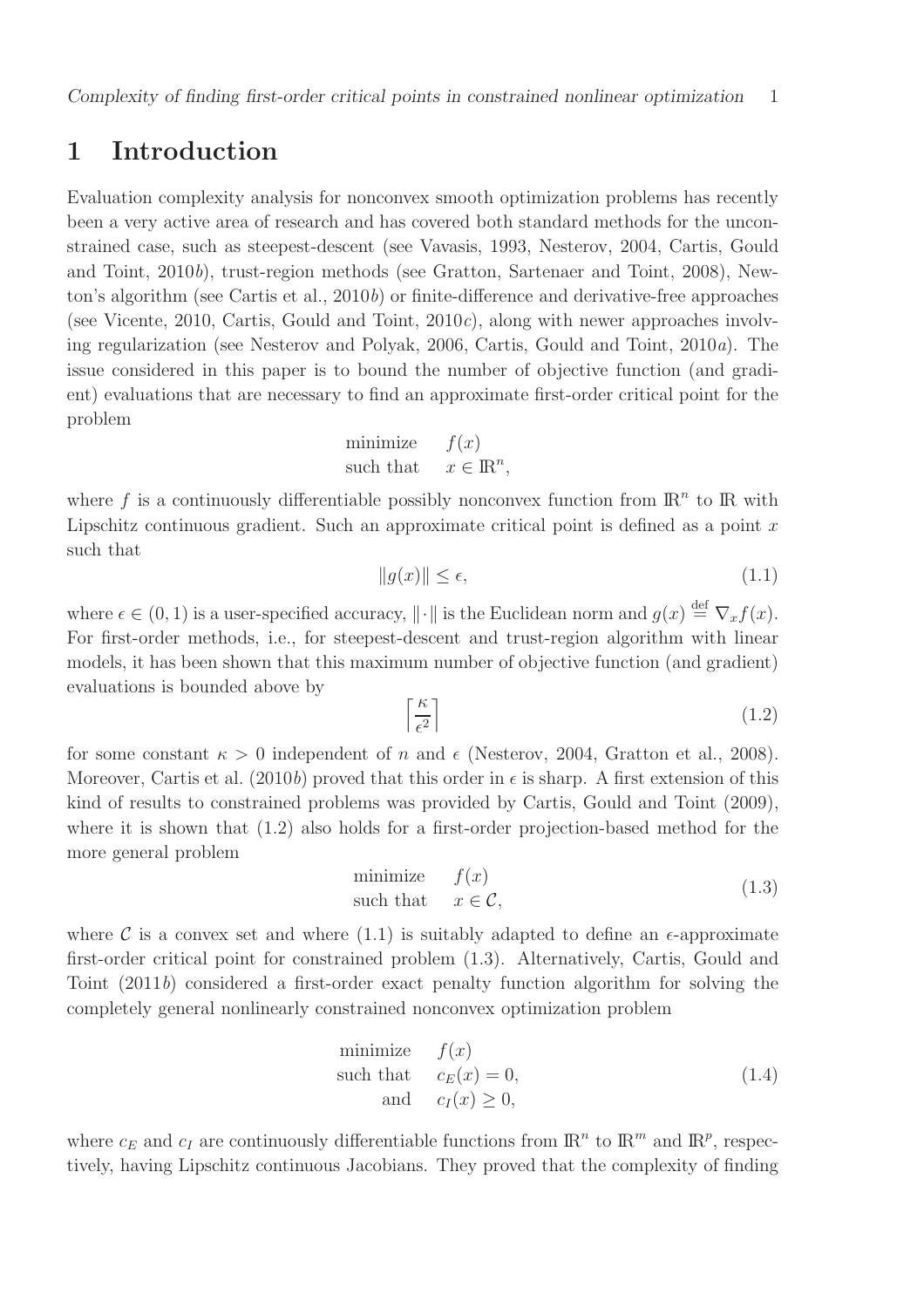an  $\epsilon$ -approximate first-order critical point for  $(2.1)$  is given by an appropriate variant of (1.2) when the penalty parameters remain finite and is bounded above by  $O(\epsilon^{-4})$  otherwise. Unfortunately, this last result requires the undesirable assumption that the objective function  $f$  is bounded below on the whole of  $\mathbb{R}^n$ .

In this paper, we provide a theoretical approach to the same problem and improve the results of Cartis et al. (2011b) by showing that the complexity of achieving  $\epsilon$ -approximate first-order criticality for  $(1.4)$  is bounded by  $(1.2)$  for a first-order algorithm. Morever, this stronger result only require f to be bounded in an  $\epsilon$ -neighbourhood of the feasible set, which is considerably weaker than assuming this property on the whole space.

The paper is organized as follows. The SSSD Algorithm is introduced in Section 2 for approximately solving the equality constrained problem and its complexity is shown in Section 3 to be bounded above by (1.2). Section 4 briefly covers the simple extension of this result to the general problem (1.4). Some conclusions and perspectives are finally proposed in Section 5.

## 2 The SSSD Algorithm for the equality constrained problem

For the sake of simplicity, we start by considering the equality constrained problem

$$
\begin{array}{ll}\text{minimize} & f(x) \\ \text{such that} & c(x) = 0, \end{array} \tag{2.1}
$$

where c is a continuously differentiable function from  $\mathbb{R}^n$  to  $\mathbb{R}^m$  with Lipschitz continuous Jacobian. The algorithm we now describe consists of two phases. In the first, a firstorder algorithm is applied to minimize  $||c(x)||$  (independently of the objective function f), resulting in a point which is either (approximately) feasible, or is an approximate infeasible stationary point of  $||c(x)||$ . This last outcome is not desirable if one wishes to solve (2.1), but cannot be avoided by any algorithm not relying on global minimization. If an (approximate) feasible point has been found, Phase 2 of the algorithm then performs short steps along generalized steepest-descent directions so long as first-order criticality is not satisfied. These steps are computed by attempting to preserve feasibility of the iterates while producing values of the objective function that are close to a sequence of decreasing "targets".

Both phases rely on the first-order trust-region algorithm<sup>1</sup> proposed in Cartis et al.  $(2011b)$ , which can be used to solve the problem

minimize 
$$
\theta(u(x))
$$
  
such that  $x \in \mathbb{R}^n$ , (2.2)

<sup>&</sup>lt;sup>1</sup>We make this choice for simplicity of exposition, but other methods can be considered with similar results. In particular, the quadratic regularization technique of Cartis et al. (2011b) or the trust-region technique proposed by Byrd, Gould, Nocedal and Waltz (2005) are also adequate.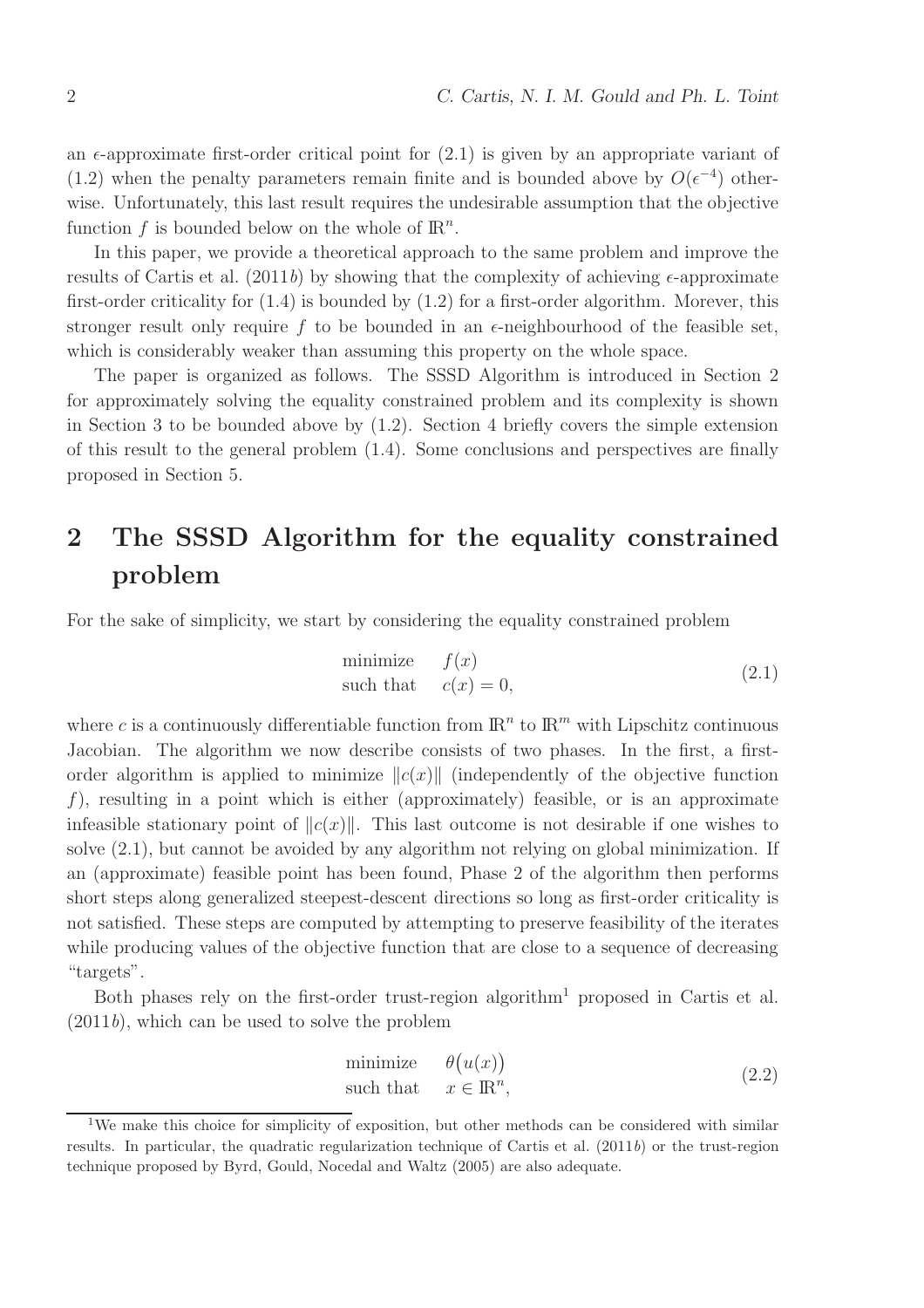where  $\theta$  is a (potentially nonsmooth) convex and globally Lipschitz function from  $\mathbb{R}^p$ into IR and  $u(x)$  is a continuously differentiable function from  $\mathbb{R}^n$  into  $\mathbb{R}^p$  with Lipschitz continuous Jacobian  $A(x)$ . In this algorithm, a "Cauchy step"  $s_k$  is obtained from the iterate  $x_k$  by solving the linearized model problem

minimize 
$$
\theta(u(x_k) + A(x_k)s)
$$
  
such that  $||s|| \leq \Delta_k$ ,  $(2.3)$ 

where  $\Delta_k$  is a trust-region radius. Because  $\theta$  is convex and its argument in (2.3) linear, this problem is computationally tractable. The rest of the algorithm specification follows standard trust-region technology.

We now return to the solution of problem (2.1) proper, and define the merit function

$$
\phi(x,t) \stackrel{\text{def}}{=} ||c(x)|| + |f(x) - t|,
$$
\n(2.4)

where t is meant as a "target" for  $f(x)$ . We also define the local linearizations of  $||c(x)||$ and  $\phi(x, t)$  given by

$$
\ell_c(x,s) \stackrel{\text{def}}{=} ||c(x) + J(x)s|| \quad \text{and} \quad \ell_\phi(x,t,s) \stackrel{\text{def}}{=} \ell_c(x,s) + |f(x) + \langle g(x), s \rangle|,
$$

(where  $\langle \cdot, \cdot \rangle$  is the Euclidean inner product). The value of the decrease of the linearized model in a ball of unit radius may then be considered as a first-order criticality measure for the problems of minimizing  $||c(x)||$  and  $\phi(x, t)$ , yielding the measures

$$
\psi(x) \stackrel{\text{def}}{=} \ell_c(x,0) - \min_{\|d\| \le 1} \ell_c(x,d) \quad \text{and} \quad \chi(x,t) \stackrel{\text{def}}{=} \ell_\phi(x,t,0) - \min_{\|d\| \le 1} \ell_\phi(x,t,d).
$$

Note that  $\psi(x)$  is zero if and only if x is first-order critical for the problem of minimizing  $||c(x)||$ , while  $\chi(x, t)$  is zero if and only if  $(x, t)$  is a first-order critical point for the problem

minimize 
$$
\phi(x, t)
$$
  
such that  $x \in \mathbb{R}^n$ , (2.5)

(t fixed). In Phase 1 of the SSSD algorithm (aiming for feasiblility), we apply the first-order trust-region algorithm of Cartis et al. (2011b) by identifying

$$
p = m
$$
,  $u(x) = c(x)$ , and  $\theta(\cdot) = || \cdot ||$ , (2.6)

in (2.2), yieding  $\theta(u(y)) = ||c(x)||$ . For Phase 2 (the optimality phase), we choose in (2.2), for  $t$  fixed,

$$
p = m + 1
$$
,  $u(x) = (c(x), f(x) - t)$  and  $\theta(\cdot) = || \cdot || + |\cdot|$ , (2.7)

which gives  $\theta(u(x)) = \phi(x, t)$ . Note that  $\theta(\cdot)$  is clearly convex with global Lipschitz constant equal to one in both cases.

We are now ready to formalize our Short Step Steepest-Descent (SSSD) Algorithm as presented on the following page.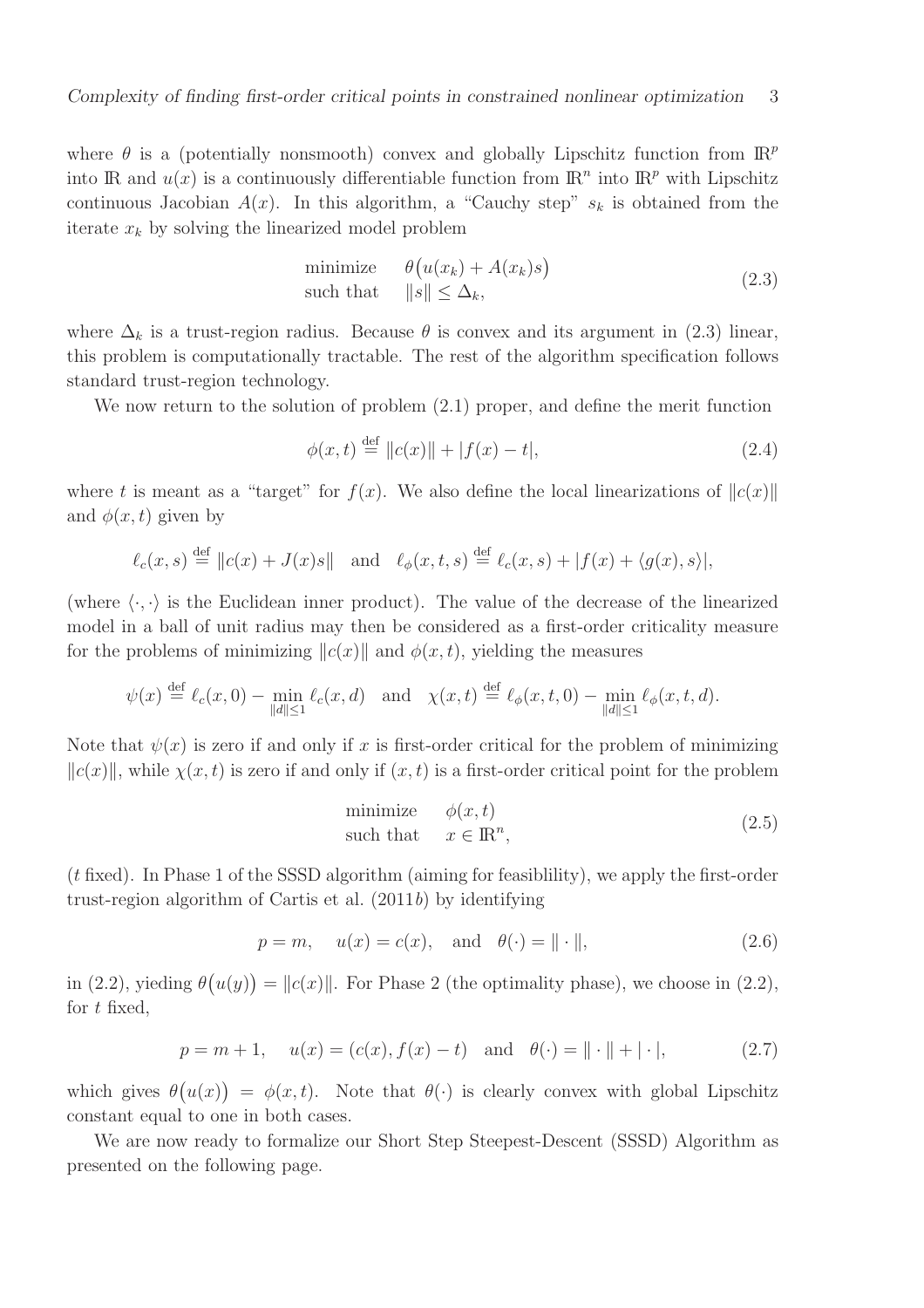#### Algorithm 2.1: The SSSD algorithm

Let  $\kappa_f \in (0,1)$  and  $\Delta_1 > 0$  be given, together with a starting point  $x_0$ .

#### Phase 1:

Starting from  $x_0$ , minimize  $||c(x)||$  (using (2.2) and (2.6) and the trust-region method of Cartis et al., 2011b) until a point  $x_1$  is found such that

 $\psi(x_1) \leq \epsilon$ .

If  $||c(x_1)|| > \kappa_f \epsilon$ , terminate [locally infeasible].

#### Phase 2:

- 1. Set  $t_1 = ||c(x_1)|| + f(x_1) \epsilon$  and  $k = 1$ .
- 2. While  $\chi(x_k, t_k) \geq \epsilon$ ,

2a. Compute a first-order step  $s_k$  by solving

$$
\begin{array}{ll}\text{minimize} & \ell_{\phi}(x_k, t_k, s) \\ \text{such that} & \|s\| \leq \Delta_k, \end{array} \tag{2.8}
$$

2b. Compute  $\phi(x_k + s_k, t_k)$  and define

$$
\rho_k = \frac{\phi(x_k, t_k) - \phi(x_k + s_k, t_k)}{\ell_{\phi}(x_k, t_k, 0) - \ell_{\phi}(x_k, t_k, s_k)}.
$$
\n(2.9)

If  $\rho_k \geq \eta$ , then  $x_{k+1} = x_k + s_k$ ; else  $x_{k+1} = x_k$ .

2c. Set

$$
\Delta_{k+1} = \begin{cases}\n\Delta_k & \text{if } \rho_k \ge \eta \quad [k \text{ successful}]\n\\ \gamma \Delta_k & \text{if } \rho_k < \eta, \quad [k \text{ unsuccessful}]\n\end{cases} \tag{2.10}
$$

2d. If  $\rho_k \geq \eta$ , set

$$
t_{k+1} = \begin{cases} t_k - \phi(x_k, t_k) + \phi(x_{k+1}, t_k) & \text{if } f(x_{k+1}) \ge t_k, \\ 2f(x_{k+1}) - t_k - \phi(x_k, t_k) + \phi(x_{k+1}, t_k) & \text{if } f(x_{k+1}) < t_k. \end{cases}
$$
(2.11)

Otherwise, set  $t_{k+1} = t_k$ .

2e. Increment k by one and return to 2.

3. Terminate [(approximately) first-order critical]

Since the SSSD algorithm makes no pretense of being practical, we have written Steps 2.2.b and 2.2.c by only using the constants

$$
0 < \eta < 1, \quad \text{and} \quad 0 < \gamma < 1,
$$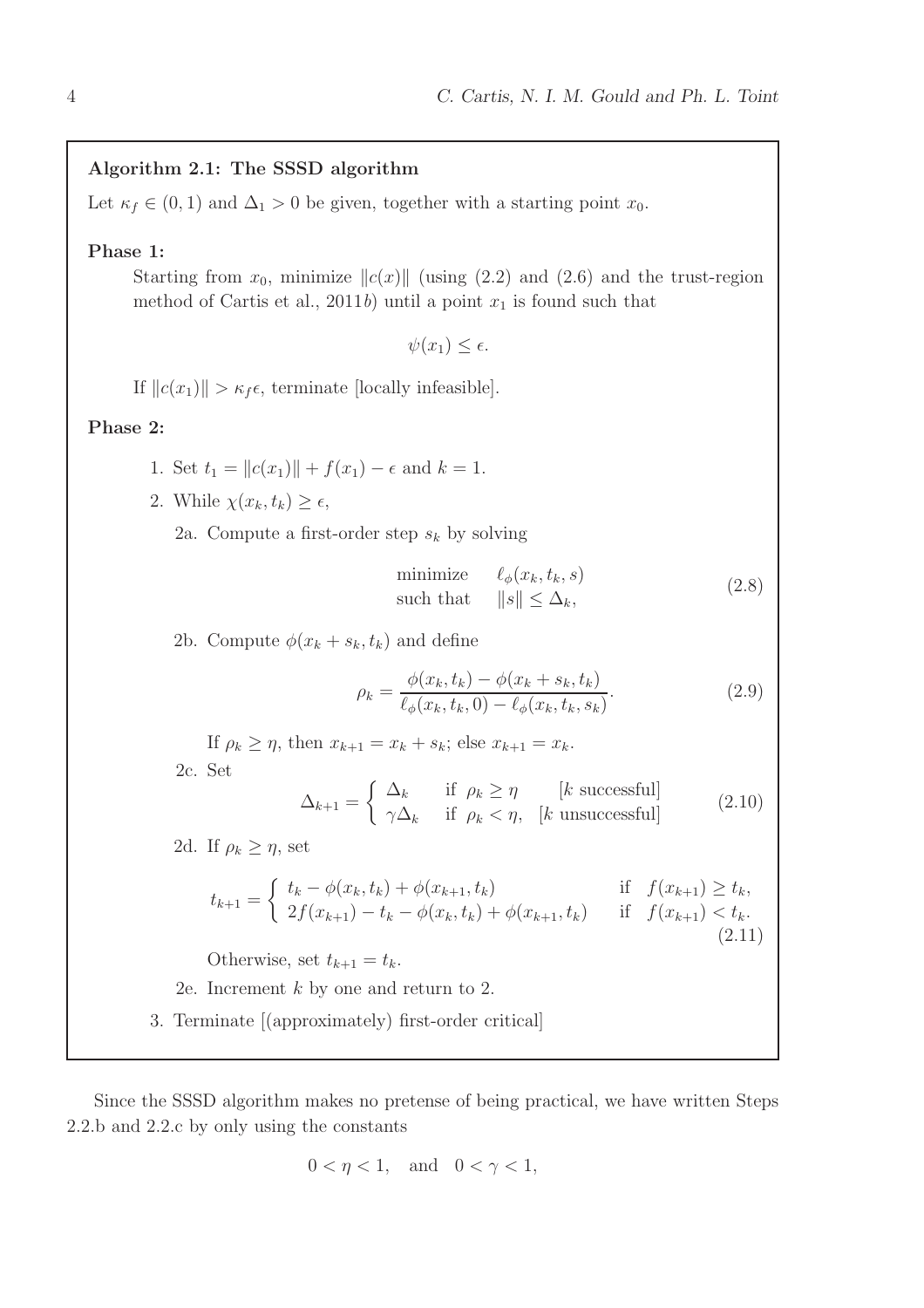instead of the more usual  $\eta_1 \leq \eta_2$  and  $\gamma_1 \leq \gamma_2$ , a simplified choice which is allowed in the standard trust-region case, including that studied in Cartis et al.  $(2011b)^2$ . Note that the SSSD algorithm requires one evaluation of the objective function and its gradient and one evaluation of the constraint's function and its Jacobian per iteration.

Note also that one could also consider using the ARC algorithm (see Cartis, Gould and Toint, 2011a) to minimize  $||c(x)||^2$  to find  $x_1$  such that  $||J(x_1)^T c(x_1)|| \leq \epsilon$ . We do not consider this (potentially more efficient) possibility here because it would require stronger assumptions on the constraint function c.

## 3 Complexity of the SSSD Algorithm for the equality constrained problem

Before analyzing the complexity of Algorithm SSSD, we state our assumptions formally.

**A.1:** The function c is continuously differentiable on  $\mathbb{R}^n$  and f is continuously differentiable in an open neighbourhood of

$$
\mathcal{C}_{\epsilon} = \{ x \in \mathbb{R}^n \mid \|c(x)\| \le \epsilon \}.
$$

- **A.2:**  $J(x)$  is globally Lipschitz continuous in  $\mathbb{R}^n$  with Lipschitz constant bounded above by  $L_J > 0$ , and  $g(x)$  is Lispchitz continuous in  $\mathcal{C}_{\epsilon}$  with Lipschitz constant bounded above by  $L_q > 0$ .
- A.3: The objective function is bounded above and below in the neighbourhood of the feasible set, that is there exist constants  $f_{\text{low}}$  and  $f_{\text{up}} \ge f_{\text{low}} - 1$  such that

$$
f_{\text{low}} \le f(x) \le f_{\text{up}}
$$
 for all  $x \in \mathcal{C}_{\epsilon}$ .

We start our analysis by exploiting the results of Cartis et al.  $(2011b)$  and bounding the number of Phase 1 iterations.

Lemma 3.1. Suppose that A.1 and A.2 hold. Then, at most

$$
\left[ \left\| c(x_0) \right\| \frac{\kappa_1}{\epsilon^2} \right] \tag{3.12}
$$

evaluations of  $c(x)$  and its derivatives are needed to complete Phase 1, for some  $\kappa_1 > 0$ independent of  $n, \epsilon$  and  $x_0$ .

**Proof.** See Theorem 2.4 in Cartis et al.  $(2011b)$ .

We next extract from the same reference a property which is crucial for Phase 2.

<sup>&</sup>lt;sup>2</sup>By selecting  $\eta_1 = \eta_2$  and  $\gamma_1 = \gamma_2$  in this reference.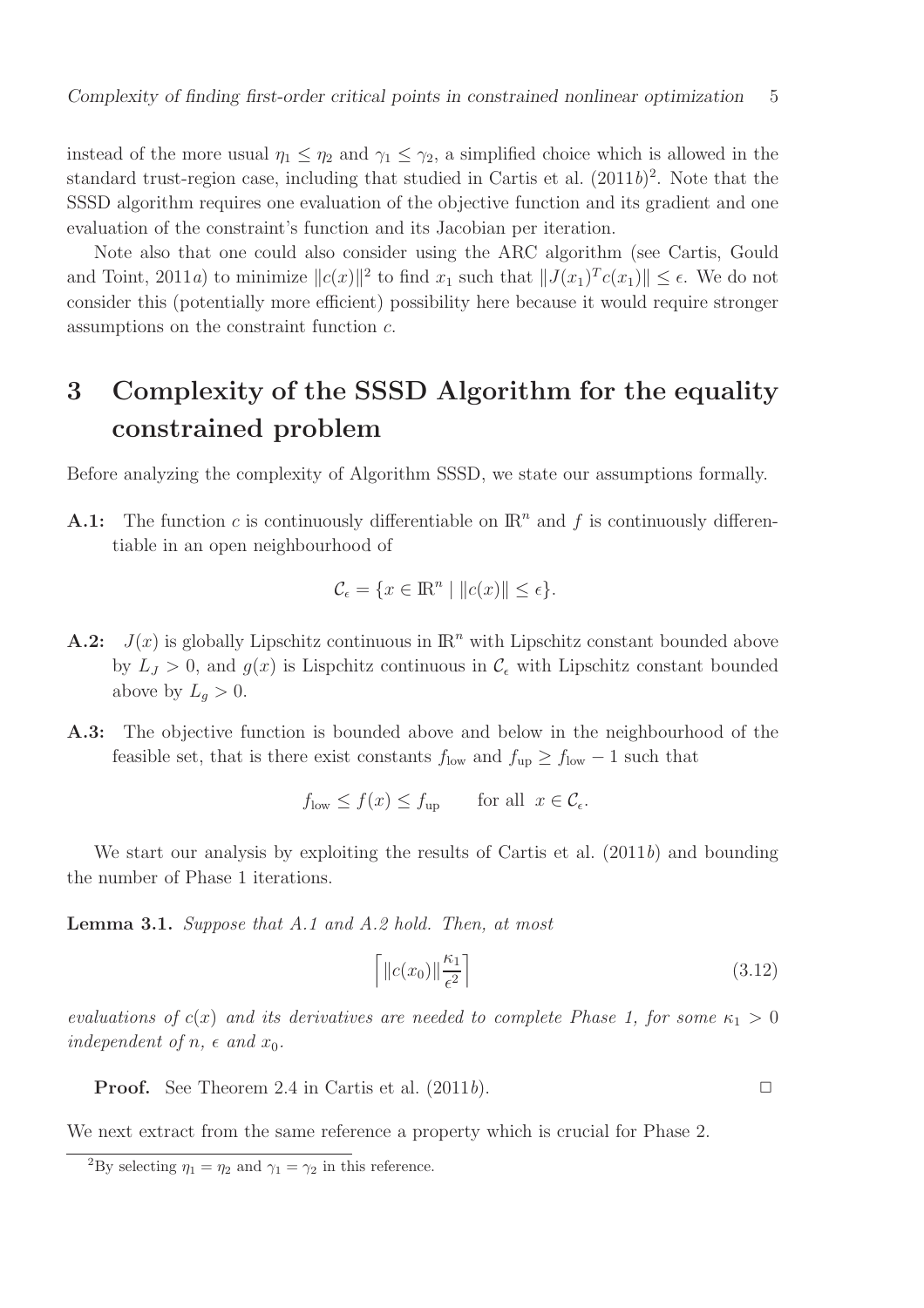**Lemma 3.2.** Suppose that A.1 and A.2 hold. Suppose also that  $\chi(x_k, t_k) \geq \epsilon$  and that

$$
\Delta_k \le \frac{(1-\eta)\epsilon}{L_g + \frac{1}{2}L_J}.\tag{3.13}
$$

Then iteration k is successful and

$$
\phi(x_k + s_k, t_k) \le \phi(x_k, t_k) - \kappa_c \epsilon^2,\tag{3.14}
$$

where

$$
\kappa_c \stackrel{\text{def}}{=} \eta \min \left[ \Delta_1, \frac{(1 - \eta)\gamma}{L_g + \frac{1}{2}L_J} \right]. \tag{3.15}
$$

is a constant independent of n and  $\epsilon$ .

Proof. This follows by applying Lemmas 2.1 and 2.3 in Cartis et al. (2011b) to the objective  $\phi(x, t_k)$  considered as a function of x only.

We now bound the total number of unsuccessful iterations in the course of Phase 2.

**Lemma 3.3.** There are at most  $O(|\log \epsilon|)$  unsuccessful iterations in Phase 2 of the SSSD algorithm.

Proof. Note that (2.10) implies that the trust-region radius is never increased, and therefore Lemma 3.2 guarantees that all iterations must be successful once  $\Delta_1$  has been reduced (by a factor  $\gamma$ ) enough times to ensure (3.13). Hence there are at most

$$
\left\lceil \frac{1}{|\log \gamma|} \left| \log \epsilon + \log(1 - \eta) - \log \Delta_1 - \log(L_g + \frac{1}{2}L_J) \right| \right\rceil = O(|\log \epsilon|)
$$
 (3.16)

unsuccessful iterations during the complete execution of the Phase 2.  $\Box$ 

The next lemma proves the crucial observation that all Phase 2 iterates remain (approximately) feasible, and that the targets  $t_k$  decrease by a quantity bounded below by a multiple of  $\epsilon^{-2}$  at every successful iteration.

**Lemma 3.4.** For every  $k \geq 1$ , we have that

$$
f(x_{k+1}) - t_{k+1} > 0,\t\t(3.17)
$$

$$
\phi(x_k, t_k) = \epsilon \tag{3.18}
$$

$$
||c(x_k)|| \le \epsilon,\tag{3.19}
$$

$$
|f(x_k) - t_k| \le \epsilon. \tag{3.20}
$$

Moreover, if iteration k is successful, then

$$
t_k - t_{k+1} \ge \kappa_c \epsilon^2 \tag{3.21}
$$

where  $\kappa_c$  is defined in (3.15).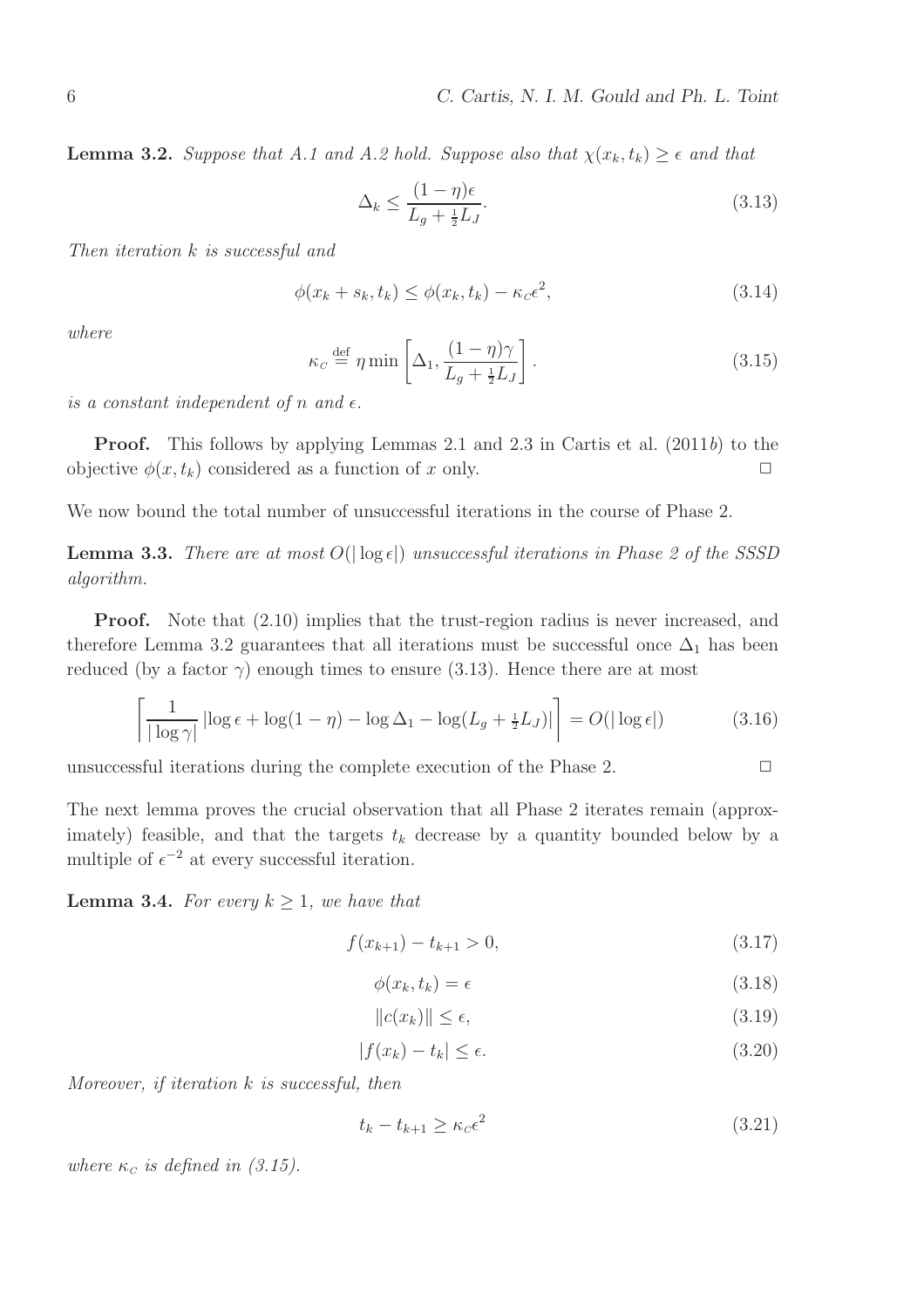Proof. We start by observing that (3.17) immediately follows from (2.11) and (3.14) and the fact that  $f(x_k)$  and  $t_k$  remain unchanged on unsuccessful iterations. We now prove  $(3.18)$  by induction on k. We first note that this inequality holds by construcion for  $k = 1$ . We now show that this bound remains valid for  $k > 1$ . Assume that iteration k is successful and that

$$
\phi(x_k, t_k) = \epsilon. \tag{3.22}
$$

Using  $(2.4)$  and  $(3.17)$ , we observe that

$$
\phi(x_{k+1}, t_{k+1}) = ||c(x_{k+1})|| + f(x_{k+1}) - t_k + (t_k - t_{k+1}). \tag{3.23}
$$

Consider the case where  $f(x_{k+1}) \ge t_k$  first. Then, using (3.23) and (2.11), we obtain that

$$
\phi(x_{k+1}, t_{k+1}) = \phi(x_{k+1}, t_k) + \phi(x_k, t_k) - \phi(x_{k+1}, t_k) = \phi(x_k, t_k).
$$

If  $f(x_{k+1}) < t_k$ , we have that

$$
\begin{aligned}\n\phi(x_{k+1}, t_{k+1}) &= \|c(x_{k+1})\| - f(x_{k+1}) + t_k + \phi(x_k, t_k) - \phi(x_{k+1}, t_k) \\
&= \phi(x_{k+1}, t_k) + \phi(x_k, t_k) - \phi(x_{k+1}, t_k) \\
&= \phi(x_k, t_k),\n\end{aligned}
$$

where we again used (3.23) and (2.11). Combining the two cases and using (3.14) and (3.22), we then deduce that

$$
\phi(x_{k+1}, t_{k+1}) = \phi(x_k, t_k) = \epsilon.
$$

By induction, and since  $t_k$  and  $f(x_k)$  (and hence  $\phi$ ) are unmodified at unsuccessul iterations, (3.18) therefore holds for all  $k > 1$ . Relations (3.19) and (3.20) immediately follow from (2.4). Finally, (3.21) results from (2.11) and (3.14) at successful iterations.  $\Box$ 

**Lemma 3.5.** Assume that  $||c(x_k)|| \leq \epsilon$  and  $\chi(x_k, t_k) \leq \epsilon$ . Then  $x_k$  is an approximate critical point in the sense that

$$
||c(x_k)|| \le \epsilon \quad and \quad ||J(x_k)^T y - g(x_k)|| \le \epsilon \tag{3.24}
$$

for some vector of multipliers  $y \in \mathbb{R}^m$ . Similarly, assume that  $\psi(x) \leq \epsilon$ . Then

$$
||J(x)^T z|| \le \epsilon \tag{3.25}
$$

for some vector of multipliers  $z \in \mathbb{R}^m$ .

**Proof.** See Theorem 3.1 in Cartis et al. (2011b) and the comments thereafter.  $\Box$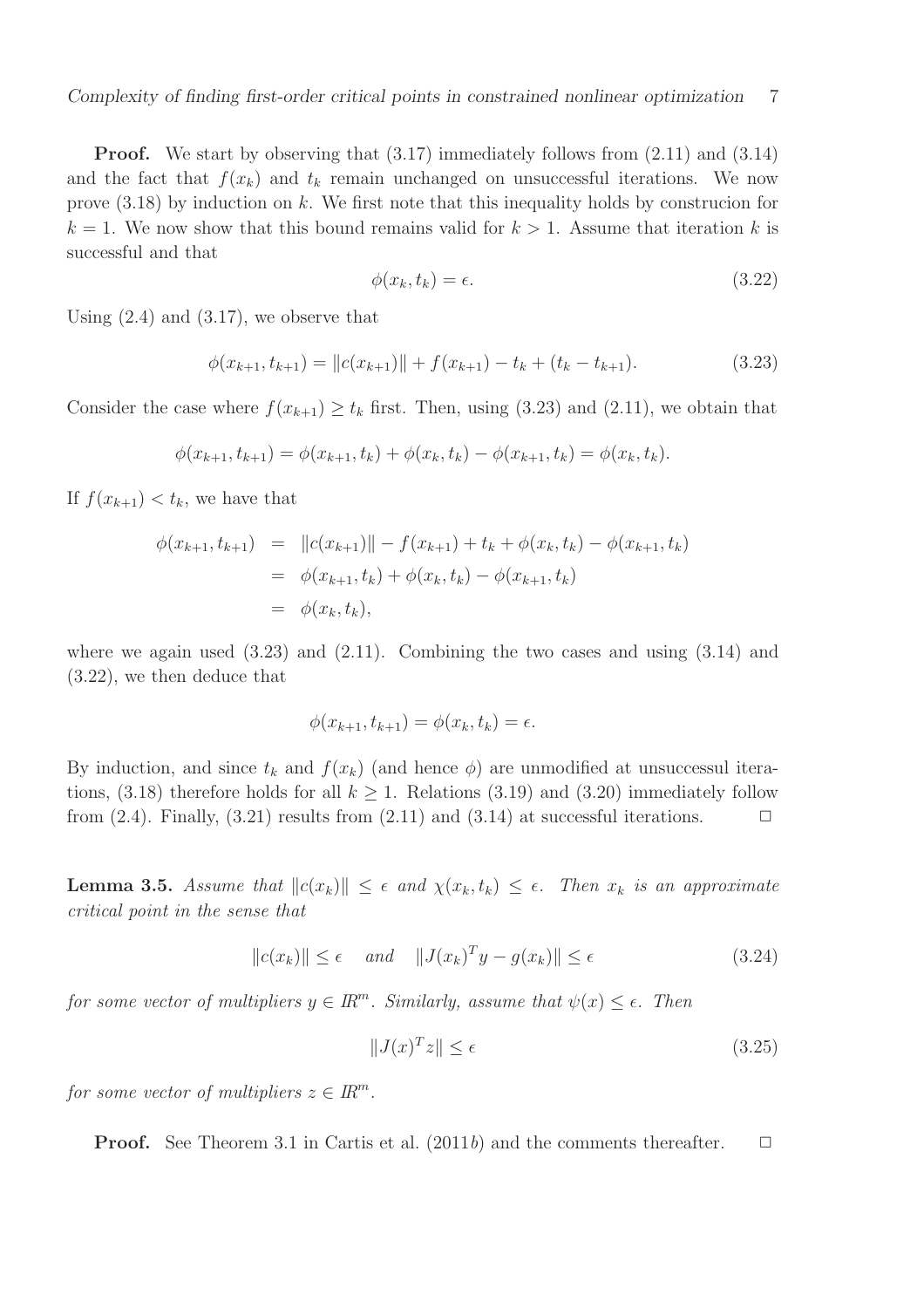**Theorem 3.6.** Assume A.1-A.3 hold. Then the SSSD algorithm generates an  $\epsilon$ -first-oder critical point for problem (2.1), that is an iterate  $x_k$  satisfying either

$$
(3.24) \quad or \quad [(3.25) \text{ with } ||c(x_k)|| > \kappa_f \epsilon],
$$

in at most

$$
\left[ \left( \left\| c(x_0) \right\| + f_{\text{up}} - f_{\text{low}} \right) \frac{\kappa_2}{\epsilon^2} \right]
$$
\n(3.26)

evaluations of c and f (and their derivatives), where  $\kappa_2 > 0$  is a constant independent of  $n, \epsilon \text{ and } x_0.$ 

**Proof.** We have seen in Lemma 3.1 that the complexity of obtaining  $x_1$  is bounded above by  $O(\lceil \|c(x_0)\| \epsilon^{-2}\rceil)$ . Thus, as  $\psi(x_1) \leq \epsilon$ , Lemma 3.5 ensures that (3.25) holds. If the algorithm terminates at this stage, then both (3.25) and  $||c(x_k)|| > \kappa_f \epsilon$  hold, as requested. Assume now that Phase 2 of the algorithm is entered. We then observe that Lemma 3.2 implies that successful iterations must happen as long as  $\chi(x_k, t_k) \geq \epsilon$ . Moreover, we have that

$$
f_{\text{low}} \le f(x_k) \le t_k + \epsilon \le t_1 - \sigma_k \kappa_c \epsilon^2 + \epsilon \le f(x_1) - \sigma_k \kappa_c \epsilon^2 + \epsilon
$$

where  $\sigma_k$  is the number of these successful iterations from iterations 1 to k of Phase 2, and where we have successively used A.3, (3.20) and (3.21). Hence, we obtain from the inequality  $f(x_1) \leq f_{\text{up}}$  (itself implied by A.3 again) that

$$
\sigma_k \le \left[ \frac{f_{\rm up} - f_{\rm low} + \epsilon}{\kappa_{\rm c} \epsilon^2} \right]. \tag{3.27}
$$

The number of Phase 2 iterations satisfying  $\chi(x_k, t_k) \geq \epsilon$  is therefore bounded above, and the algorithm must terminate after (3.27) such iterations at most, yielding, because of Lemma 3.5, an  $\epsilon$ -first-order critical point satisfying (3.24). Remembering that only one evaluation of c and  $f$  (and their derivatives, if successful) occurs per iteration, we therefore conclude from (3.27) and Lemma 3.3 that the total number of such evaluations in Phase 2 is bounded above by

$$
\left\lceil \frac{f_{\text{up}} - f_{\text{low}} + \epsilon}{\kappa_{\text{c}} \epsilon^2} \right\rceil + O(|\log \epsilon|)
$$

Summing this upper bound with that for the number of iterations in Phase 1 given by Lemma 3.1 then yields  $(3.26)$ .

## 4 Including general inequality constraints

If we now return to the solution of problem (1.4), we may consider defining

$$
c(x) = \left(\begin{array}{c} c_E(x) \\ \min[0, c_I(x)] \end{array}\right)
$$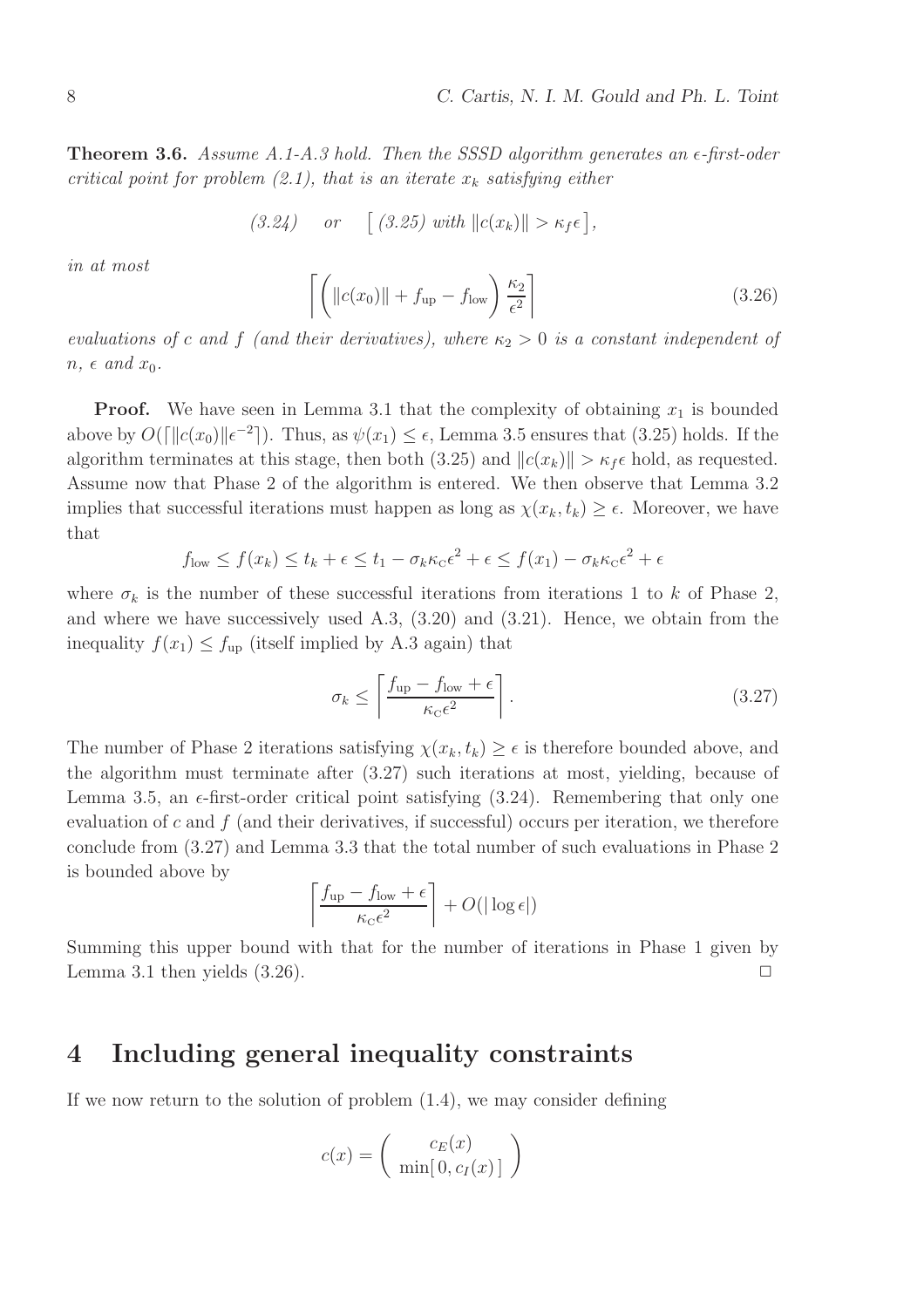in the above. The quantity  $\Vert c(x) \Vert$  can again be considered as the composition of a nonsmooth convex function with the smooth function  $(c_E(x)^T, c_I(x)^T)^T$  and the theory developed above applies without modification, except that Lemma 3.5 must be adapted for the presence of inequality constraints. If an inequality constraint is active at an approximate critical point, then its multiplier has to be non-negative because  $y \in \partial (\|\min[0, \cdot\|])$  implies that  $y \geq 0$ . If it is inactive, then it may as well be absent from the problem (and its multiplier must be zero). Hence Lemma 3.5 generalizes to the inequality constraints case (1.4) without difficulty.

## 5 Conclusions

We have shown that the complexity to achieve either a  $\epsilon$ -first-order critical point or an infeasible  $\epsilon$ -critical point for the infeasibilities of the general smooth nonlinear optimization problem (1.4) is  $O(\epsilon^{-2})$ , where the constant involved is independent of problem dimension. This is a marked improvement over the results presented in Cartis et al. (2011b), where the same complexity was achieved only if the penalty parameter of the minimization scheme discussed in this reference remains bounded, the complexity being  $O(\epsilon^{-4})$  othrewise. Moreover, the results obtained in the present paper only assume boundedness of the objective function on an  $\epsilon$ -neighbourhood of the feasible set, rather than on the whole space.

Since Cartis et al. (2010b) have shown that the  $O(\epsilon^{-2})$  bound can be effectively achieved by steepest descent in the unconstrained case, improving the same bound in the constrained case is also impossible for methods of the same type.

We fully accept that the SSSD algorithm discussed in Section 2 is most likely to be extremely inefficient in practice, because it amounts to following the constraints manifold with very small steps. "Long steps" variants may be considered in which the setting of the target  $t_k$  is more aggressively geared towards minimizing the objective function. Whether such variants can be numerically effective remains to be seen, but their complexity will be difficult to guarantee with the kind of technique used here, as this would rely on global optimization of the constraint violation.

That we expect Algorithm SSSD to be outperformed in practice is to be welcomed, indicating that the  $O(\epsilon^{-2})$  evaluation bound may be as pessimistic for the contrained case as it is for the unconstrained one. But it remains remarkable that this pessimistic bound is unaffected by the presence of possibly nonlinear and nonconvex constraints.

## References

R. H. Byrd, N. I. M. Gould, J. Nocedal, and R. A. Waltz. On the convergence of successive linear-quadratic programming algorithms. SIAM Journal on Optimization, 16(2), 471– 489, 2005.

C. Cartis, N. I. M. Gould, and Ph. L. Toint. An adaptive cubic regularization algorithm for